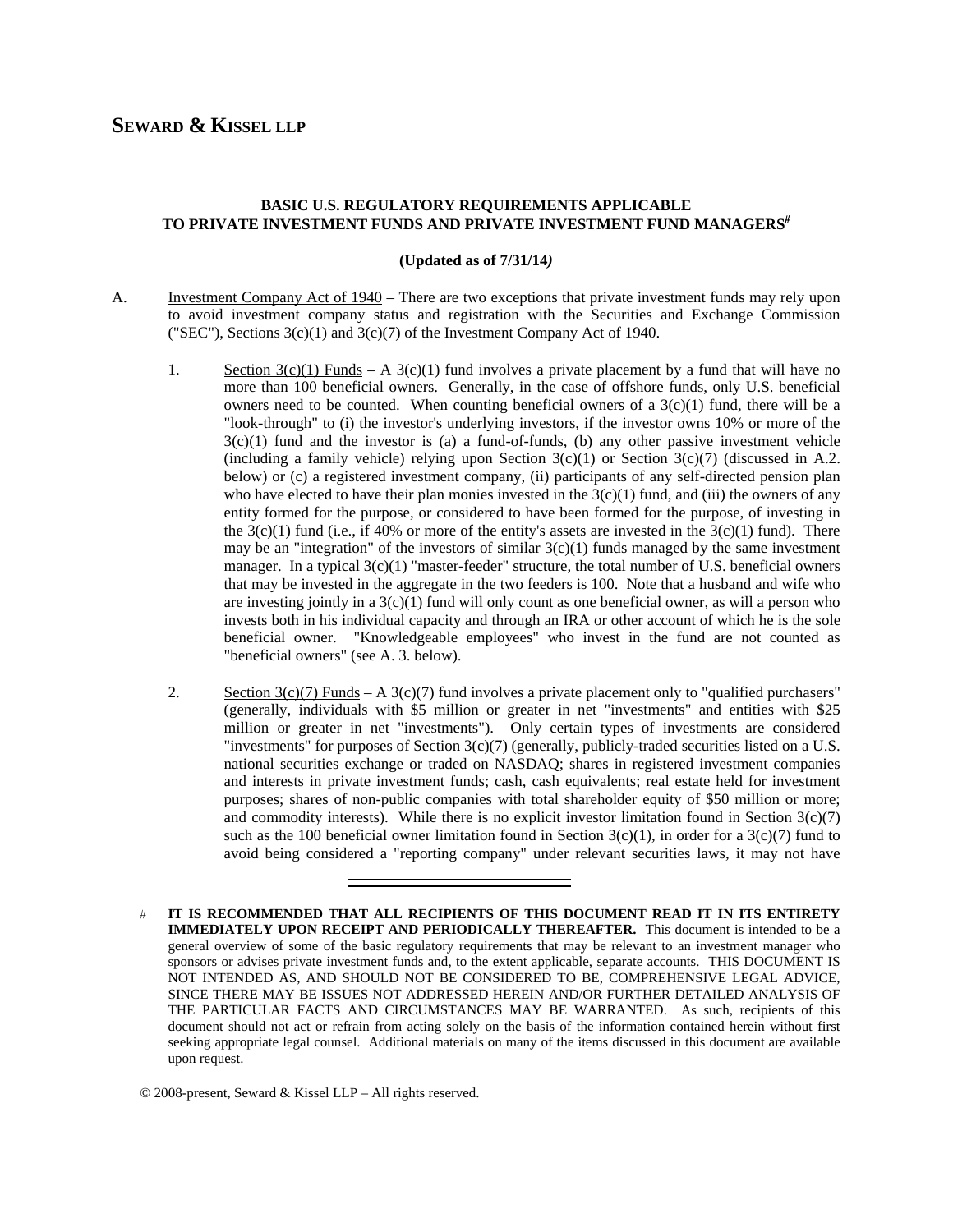more than (i) 2,000 investors or (ii) 500 non-accredited investors. "Knowledgeable employees" do not need to be qualified purchasers in order to invest in a  $3(c)(7)$  fund (see A. 3. below).

- 3. Knowledgeable Employee Exception Certain persons who are executive officers of the fund or its manager or who participate in the investment activities of the fund are "knowledgeable employees". Knowledgeable employees are not counted as beneficial owners for purposes of the 100 beneficial owner limitation of a Section  $3(c)(1)$  fund and do not need to be qualified purchasers to invest in a Section 3(c)(7) fund. The determination of knowledgeable employee status must be made on a case-by-case basis.
- 4. Anti-Pyramiding Rule If a hedge fund is seeking to invest in a registered investment company or a registered open-end investment company (which generally includes most ETFs, since they are usually considered to be investment companies), the fund's manager should be aware of the limits to such acquisition set forth in Sections  $12(d)(1)(A)(i)$  and  $(B)(i)$  of the Investment Company Act of 1940, which state that generally no more than 3% of the voting securities of such investment companies may be owned in the aggregate by the acquiring fund and entities controlled by it.
- B. Securities Act of 1933 Generally, to avoid registration of the private fund's securities, fund interests must be offered and sold on a private placement basis to prospective investors with whom there is a substantive pre-existing relationship. A "substantive pre-existing relationship" has been defined to be a relationship with regular contact over a period of time where the general partner, or an agent acting on its behalf, has had sufficient time to review and assess the financial circumstances and/or sophistication of the potential investor prior to offering fund interests to such person. A "private placement" further requires that no form of general solicitation or advertising be used in the offer or sale of the fund interests, including, without limitation, cold calls, use of the media (e.g., advertisements, press releases, articles, etc.), public interviews or password-free websites. In addition, generally, investors must be "accredited", e.g., individuals need to have at least a \$1 million net worth (excluding their primary residence) or \$200,000 in income in each of the two most recent years with a reasonable expectation of reaching the same level in the current year, and entities need to have at least \$5 million in total assets. Subject to other applicable legal requirements, a fund may sometimes have up to 35 non-accredited investors, all of whom should be financially sophisticated. The foregoing is derived from Rule 506(b) of Regulation D, a safe harbor under the Securities Act of 1933, upon which most private funds rely. Under Rule 506, a Form D must be filed with the SEC (see H.1. below).

Elimination of the Ban on General Solicitation for Private Placements under Rule 506(c) of Regulation D – On July 10, 2013, at the direction of the "Jumpstart Our Business Startups Act" (the "JOBS Act"), the SEC adopted Rule 506(c) of Regulation D under the Securities Act. Rule 506(c) permits an issuer to conduct a private placement of securities under Rule 506 while engaging in general solicitation or general advertising in offering and selling securities, *provided* that: (i) the offering complies with the general requirements for a Regulation D private placement, which are set forth in Rule 501 and 502; (ii) all purchasers of the securities are "Accredited Investors" as such term is defined under the Securities Act; and (iii) the issuer takes reasonable steps to verify that such purchasers are Accredited Investors. The Rule provides a nonexclusive list of methods that issuers may use to satisfy the verification requirement for purchasers who are natural persons. Importantly, the emphasis of the new rule is on the status of purchasers, not on the offerees. The SEC also added a new information item to Form D for issuers to indicate when they are relying on Rule 506(c). Notably, the elimination of the ban on general solicitation applies to the issuer and anyone acting on behalf of the issuer. These changes took effect on September 23, 2013.

Disqualification and Disclosure Provisions of Rule  $506(d)$  of Regulation D – On July 10, 2013, the SEC adopted Rule 506(d) of Regulation D under the Securities Act which disqualifies securities offerings involving certain "felons and other 'bad actors'". Specifically, an issuer may not rely on the Rule 506 offering exemption if the issuer or certain other persons involved with the offering ("Covered Persons") has a "Disqualifying Event" listed in the Rule (*e.g..*, certain criminal convictions, court injunctions, orders and suspensions), unless the disqualification is waived or otherwise remedied. Covered Persons under Rule 506(d) include: (i) the issuer; (ii) any predecessor of the issuer; (iii) any affiliated issuer; (iv) any director, executive officer, other officer participating in the offering, general partner or managing member of the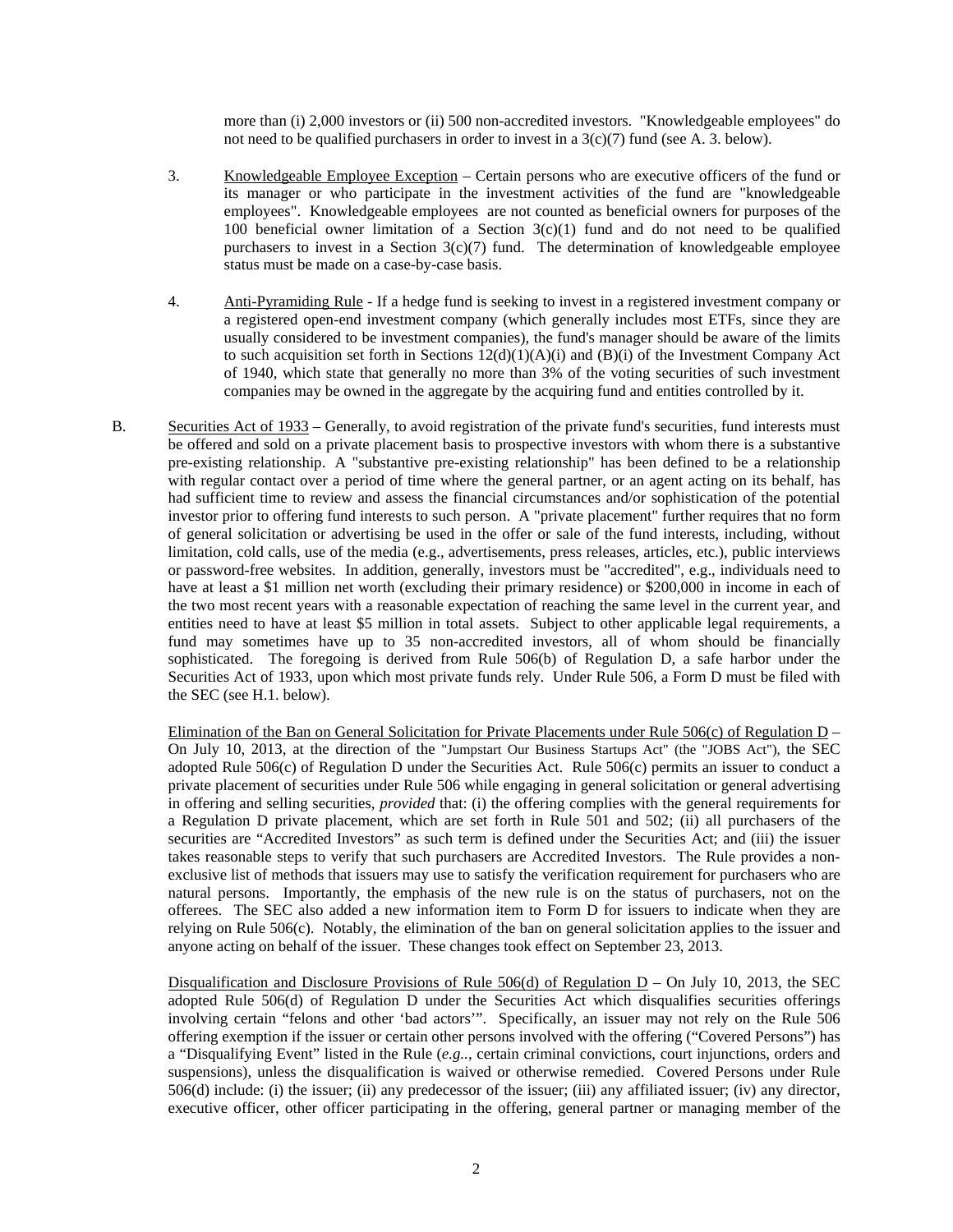issuer; (v) any beneficial owner of 20% or more of the issuer's outstanding voting equity securities; (vi) any promoter connected with the issuer in any capacity at the time of such sale; (vii) any investment manager of an issuer that is a pooled investment fund; (viii) any person that has been or will be paid (directly or indirectly) remuneration for solicitation of purchasers in connection with such sale of securities; (ix) any general partner or managing member of any such investment manager or solicitor; or (x) any director, executive officer or other officer participating in the offering of any such investment manager or solicitor or general partner or managing member of such investment manager or solicitor.

Rule 506(d) became effective on September 23, 2013 (the "Effective Date") and a failure to comply may result in a loss of the ability of a fund to rely on the Rule 506 offering exemption. Events occurring prior to the Effective Date that would be Disqualifying Events had they occurred after the Effective Date will not disqualify an issuer from relying on Rule 506, but must be disclosed in writing to offerees a reasonable time prior to sale. Any issuer that made sales at a time when there were unknown Disqualifying Events may still rely on Rule 506 for those prior sales if the issuer can establish that it did not know and, in the existence of reasonable care, could not have known, that such Disqualifying Events existed. An issuer that is disqualified from relying on Rule 506 may, under certain circumstances, privately offer securities, but will be required to rely on more limited and burdensome exemptions from registration.

C. Investment Advisers Act of 1940; State Investment Adviser Registration and Notice Filings – As of March 30, 2012, a manager with "regulatory assets under management" of at least \$25 million at the time it commences its advisory activities must either be registered with the SEC or the applicable state regulatory authority or be entitled to rely on an exemption from registration at the time of such commencement. "Regulatory assets under management" is very broadly defined and includes gross assets, assets on which fees are not charged and uncalled capital.

SEC-Registered Adviser - If a manager is registered as an investment adviser with the SEC, it will, among other things: have to (i) file through the IARD system its Form ADV, Part 1 and Part 2A (the "Firm Brochure"); (ii) initially deliver its Part 2A, annually deliver its Part 2A (or provide a summary of material changes with an offer to deliver its Part 2A), promptly amend its Part 2A when certain information becomes materially inaccurate and promptly deliver its Part 2A whenever it amends disciplinary information or Item 9; and (iii) initially deliver its Part 2B (the "Brochure Supplement") for certain supervised persons, promptly update it when information becomes materially inaccurate and deliver its updated Part 2B thereafter to the extent existing disciplinary disclosure has materially changed or there is new disclosure of a disciplinary event. In addition, a manager that is registered as an investment adviser with the SEC will be subject to periodic SEC audits; be permitted to charge performance fees only to those investors in  $3(c)(1)$  funds who represent that they are "qualified clients" (generally, those investors that have a \$2 million net worth, excluding the value of their primary residence; however, in the case of a 3(c)(1) fund-of-funds investing in the hedge fund, each of the investing fund's U.S. investors must meet this criteria); and be required to appoint a compliance officer and adopt various policies and procedures, including relating to its custody of client funds, proxy voting, personal trading and insider trading.

A "mid-sized adviser" is prohibited from registering with the SEC if it: (i) is "required to be registered" as an investment adviser in the state in which it maintains its principal office and place of business; (ii) if registered, would be "subject to examination"; and (iii) has regulatory assets under management of between \$25 million and \$100 million. Currently, the only states where a manager would not be "subject to examination" are Wyoming and New York. Therefore, a manager with its principal office and place of business in Wyoming or New York that has regulatory assets under management of more than \$25 million is required to register with the SEC, unless an exemption from registration is available.

State Investment Adviser Registration or Notice Filing - Many states require registration of investment advisers, even if the manager is exempt from SEC registration, or notice filings for an SEC-registered investment adviser. In addition, some states have adopted or are adopting requirements for investment advisers with regard to compliance policies and procedures similar to those adopted by the SEC.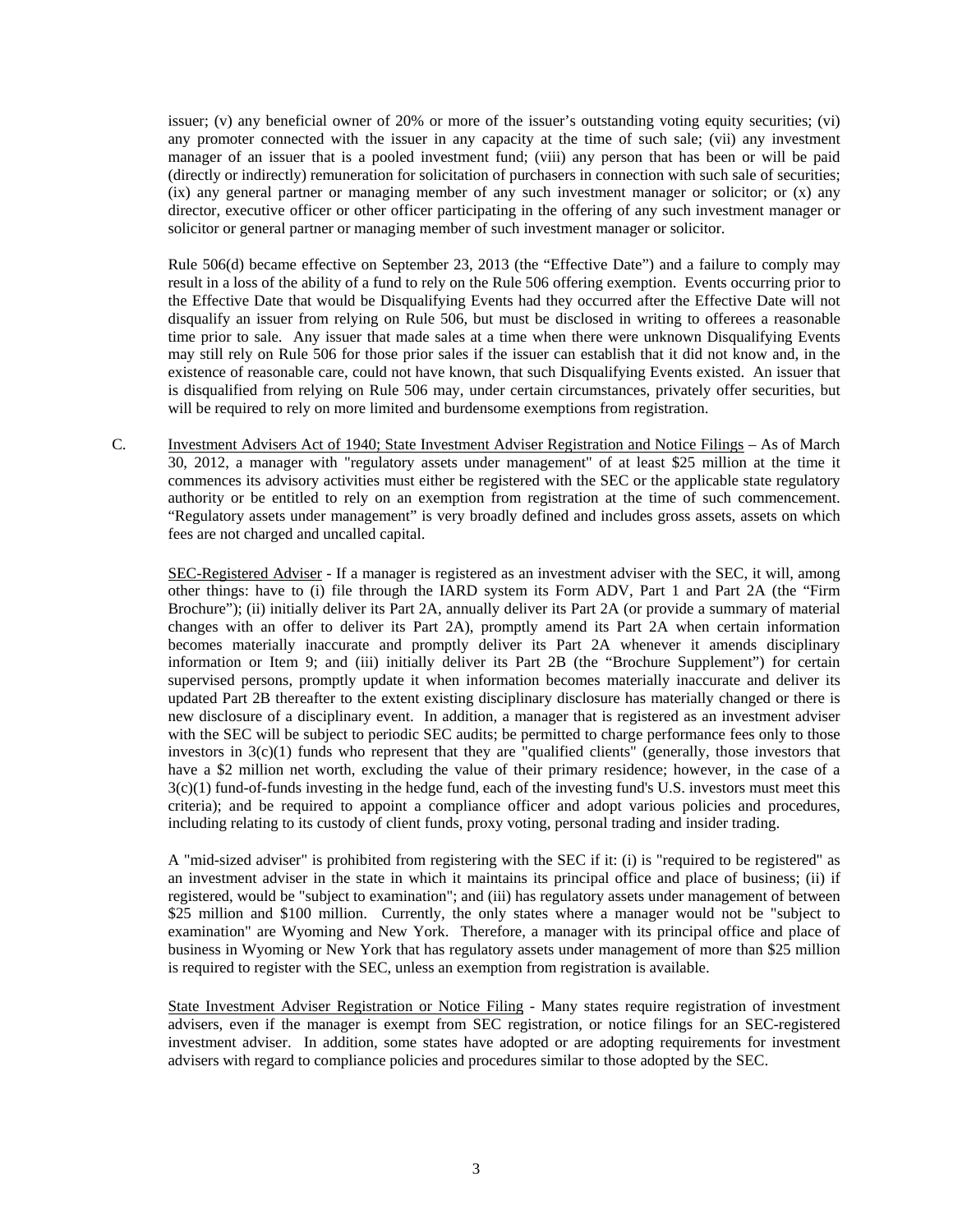Private Fund Adviser Exemption - A manager is exempt from SEC registration if the manager: (i) acts solely as an investment adviser to one or more "qualifying private funds" and (ii) has regulatory assets under management of less than \$150 million (the "Private Fund Adviser Exemption"). A manager who advises even a single client that is not a "qualifying private fund" (such as, for example, a managed account established for an individual) is precluded from relying on the Private Fund Adviser Exemption. A manager that relies on the Private Fund Adviser Exemption is considered an "Exempt Reporting Adviser" and must complete a limited subset of items on Form ADV, Part 1 and file such form through the IARD system (the "Exempt Reporting Adviser Application"). A manager that was formed after January 1, 2012 and is relying on the Private Fund Adviser Exemption must submit its initial Exempt Reporting Adviser Application within 60 days after first relying on the Private Fund Adviser Exemption. An Exempt Reporting Adviser Application will be publicly available upon being filed.

Non-U.S. Adviser Exemptions - A manager that is located outside of the United States will be exempt from registering with the SEC if the manager (i) has no place of business in the U.S.; (ii) has fewer than 15 U.S. clients and U.S. investors in private funds managed by the manager; (iii) has less than \$25 million in regulatory assets under management attributable to such U.S. clients and investors; and (iv) does not hold itself out to the public in the U.S. as an investment adviser (the "Foreign Adviser Exemption"). Alternatively, a manager that has its principal place of business outside the United States may rely on the Private Fund Adviser Exemption described above if it (i) has no clients that are U.S. persons other than qualifying private funds, and (ii) manages no assets from a place of business in the U.S. other than private fund assets having a total value of less than \$150 million. Therefore, a non-U.S. adviser with no place of business in the U.S. and whose only U.S. clients are private funds will not be required to register with the SEC, regardless of the amount of private fund assets under management attributable to U.S. investors. A non-U.S. manager that can rely on the Foreign Private Adviser Exemption is completely exempt from the Advisers Act and will not be subject to any additional registration requirements or regulatory oversight from the SEC. A non-U.S. manager that relies on the Private Fund Adviser Exemption will be considered an "Exempt Reporting Adviser" and must submit an Exempt Reporting Adviser Application.

Adviser with Less than \$25 Million - A manager that commences its advisory activities with less than \$25 million of regulatory assets under management should carefully monitor the level of regulatory assets under management and ensure that it either (i) submits an Exempt Reporting Adviser Application within 60 days after its regulatory assets under management reaches \$25 million (assuming that it may rely on the Private Fund Adviser Exemption) or, (ii) if it cannot rely on the Private Fund Adviser Exemption or any other applicable exemption, registers with the SEC or, if it is a mid-sized adviser that is prohibited from registering with the SEC, registers with the applicable state authority, prior to its regulatory assets under management reaching \$25 million. It should be noted that even if a manager is exempt from registering with the SEC in reliance on the Private Fund Adviser Exemption, the manager should still evaluate whether, under state laws, it is required to register with a state securities authority or "notice file" with such state securities authority (i.e., provide it with a copy of its Exempt Reporting Adviser Application).

D. Commodity Exchange Act and related National Futures Association Rules – If a private investment fund trades in commodity interests (including any commodity for future delivery, certain security futures products, certain swaps and "retail forex transactions"), Commodity Futures Trading Commission ("CFTC") registration of the fund's manager and/or general partner as a commodity pool operator may be required, unless registration relief is available. The CFTC registration requirement would also apply to the manager and/or general partner of (i) an offshore fund with a U.S. jurisdictional nexus (such as funds with a U.S. manager, U.S. director(s) and/or U.S. investors), and (ii) a fund-of-funds that invests in other funds that trade in commodity interests. Among other things, CFTC registration usually requires that certain "associated persons" of the manager pass a Series 3 exam.

CFTC registration imposes various reporting, recordkeeping and disclosure obligations. These obligations may be mitigated to some degree, if the registered manager is able to rely on the exemptions found in CFTC Rules 4.7 or 4.12(b). Rule 4.7 requires investors to be "qualified eligible persons," who are generally persons who are both accredited investors and have specified dollar amounts of certain investments. Rule 4.12(b) is available if the fund meets certain criteria, including that its trading in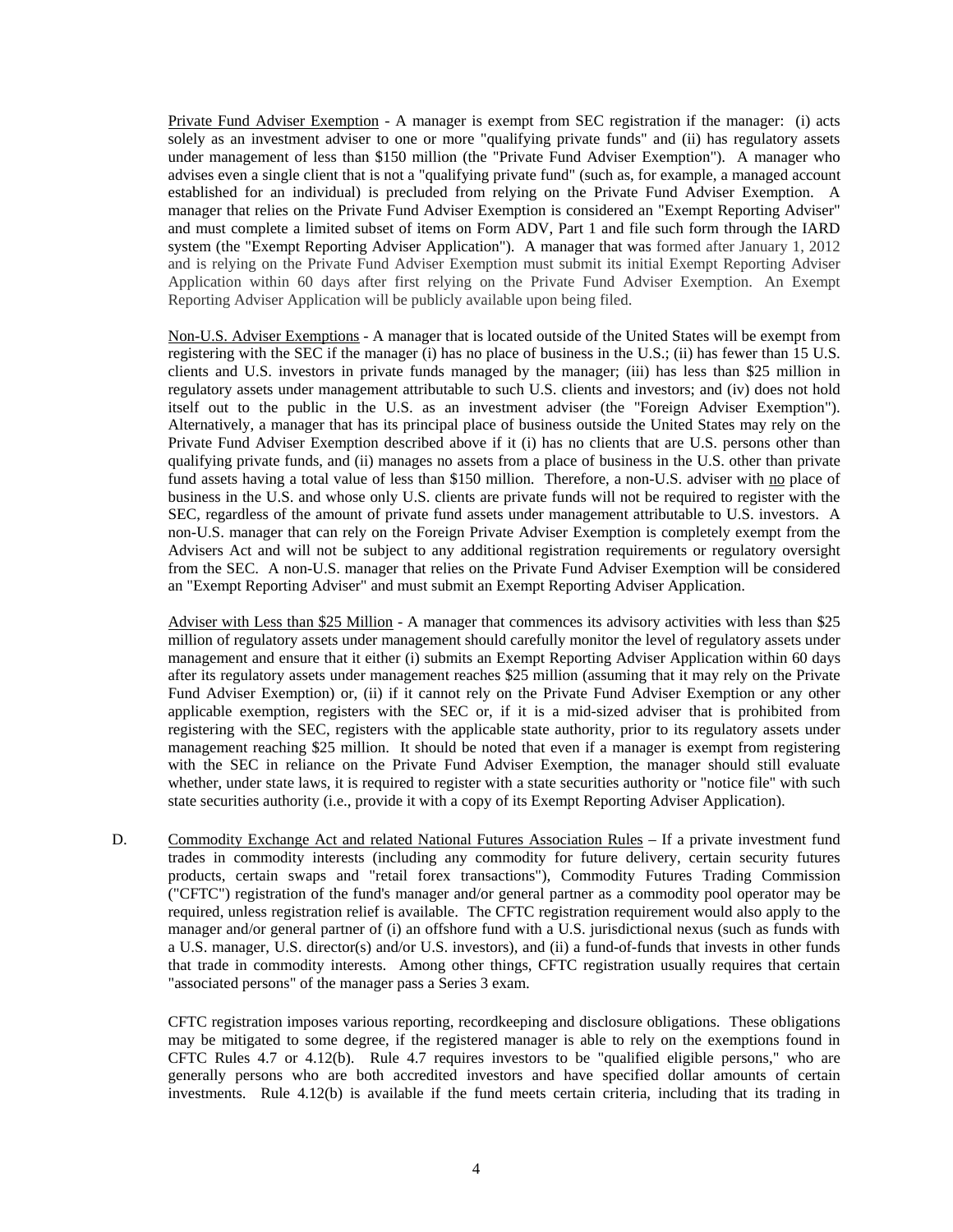commodities is "solely incidental" to its securities trading and that no more than 10% of its assets are committed as initial margins and premiums on commodity futures and commodity options contracts.

 Alternatively, a manager may seek complete relief from registration as a commodity pool operator if the fund's participants are all accredited investors, knowledgeable employees, non-U.S. persons, qualified purchasers and/or certain family trusts formed by accredited investors, the fund is not marketed in a public manner in the U.S. and the manager claiming the exemption operates the fund such that it meets one of the following trading limitations (whether or not for hedging) at all times: (1) the aggregate initial margin and premiums required to establish commodity positions will not exceed 5% of the liquidation value of the fund's portfolio after taking into account unrealized profits and losses on any such positions (provided that with respect to an option that is in-the-money at the time of purchase, the in-the-money amount may be excluded in computing the 5%), or (2) the aggregate net notional value of such positions will not exceed 100% of the liquidation value of the fund's portfolio after taking into account unrealized profits and losses on any such positions (CFTC Rule 4.13(a)(3)). Note: Since Rule 4.13(a)(3) requires that the fund not be marketed in a public manner, such a fund may not be offered pursuant to Rule 506(c) of Regulation D under the Securities Act.

An electronic filing must be made with the National Futures Association ("NFA") prior to any investment in commodity interests and annually thereafter in order to claim relief based on Rule  $4.13(a)(3)$ . Any manager that claims an exemption under  $4.13(a)(3)$  will be required to maintain books and records relating to its commodity trading and will be subject to any special calls that the CFTC may impose relating to eligibility for, and compliance with, the exemption. Managers relying on the Rule  $4.13(a)(3)$  exemption are also required to annually reaffirm the notice of exemption within 60 days after the calendar year through the NFA's Electronic Exemption System. Any manager that fails to file a notice reaffirming the exemption will be deemed to have requested a withdrawal of the exemption.

Note that a manager that provides advisory services to a managed account with respect to the value of commodity interests or the advisability of trading in commodity interests will need to register as a commodity trading advisor with the CFTC, unless an exemption is available. For example, CFTC Rule 4.14(a)(10) provides an exemption from registration as a commodity trading advisor if the manager has provided commodity trading advice to 15 or fewer persons during the past 12 months and does not generally hold itself out to the public as a commodity trading advisor.

E. Employee Retirement Income Security Act of 1974 ("ERISA") – A private investment fund manager of a U.S. or offshore fund typically will limit the investments in the fund by benefit plan investors to less than 25% of the value of each class of securities within the fund, excluding from the calculation any non-benefit plan investor interests held by the investment manager and certain affiliated persons or sponsors. Only: (i) employee benefit plans subject to the fiduciary responsibility provisions of Title I of ERISA (e.g., U.S. corporate pension plans and "Taft Hartley Plans"); (ii) plans and accounts subject to Section 4975 of the Internal Revenue Code (e.g., IRAs and Keogh plans); and (iii) entities that are deemed to be investing plan assets (e.g., entities that exceed their 25% thresholds with respect to ERISA plan, IRA and Keogh plan investors) will count as benefit plan investors. If a fund reaches its 25% threshold in any class, there are numerous issues that are raised, which generally include the necessity of registering federally as an investment adviser, bonding and custody matters, personal and additional liabilities, indemnification limitations and prohibited transaction rules.

#### F. Securities Exchange Act of 1934 ("Exchange Act"), Advisers Act and Hart-Scott-Rodino Act Filings

1. Forms 13G and 13D – A Schedule 13G filing with the SEC is generally required if a manager or a fund is the beneficial owner of a passive investment position of greater than 5% (but less than 20%) of the outstanding securities of a voting class of a publicly-traded "equity" security registered under the Exchange Act. The beneficial ownership calculation also includes derivative securities which are exercisable within 60 days. A Schedule 13D filing is generally required if the position size is 20% or greater, or if the position size is between 5% and 20% and is not a passive investment. Filings are generally required within 10 days after the initial trigger is met and at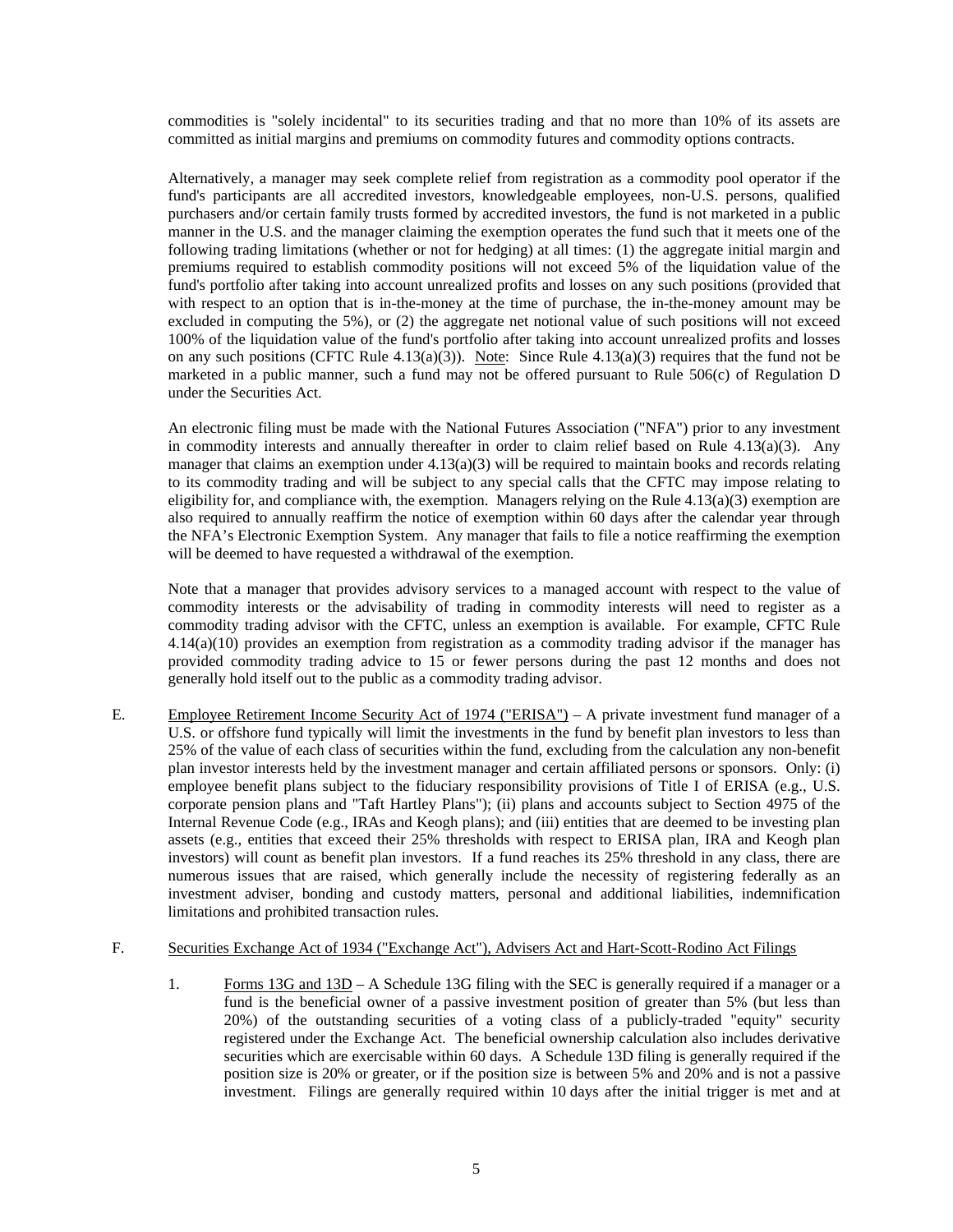various other times to reflect certain changes in status. A registered investment adviser may be subject to less frequent 13G filing requirements.

- 2. Form 13F A manager must make a quarterly Form 13F filing if, in the prior year, the manager had investment discretion at the end of any month over more than \$100 million in certain equity securities (typically publicly-traded long U.S. equities, options, warrants and certain convertible securities). The SEC updates the list of these equity securities quarterly.
- 3. Form 13H Rule 13h-1 under Section 13(h) of the Exchange Act requires each "large trader" to identify itself to the SEC by electronically filing Form 13H through EDGAR and to disclose to registered broker-dealers effecting transactions on its behalf its large trader identification number and each account to which the identification number applies. A "large trader" is any person that, directly or indirectly, including through other persons controlled by such person, exercises investment discretion over transactions in NMS securities, by or through one or more registered broker-dealers, in an aggregate amount equal to or greater than (i) during a calendar day, either two million shares or shares with a fair market value of \$20 million; or (ii) during a calendar month, either twenty million shares or shares with a fair market value of \$200 million. "NMS securities" refer generally to U.S. exchange-listed securities, including equities and options. Rule 13h-1 also requires registered broker-dealers to maintain certain information and records with respect to transactions effected by or through an account carried by the broker-dealer for the large trader and to provide such records to the SEC upon its request.
- 4. Forms 3 and 4/Section 16 A filing with the SEC is generally required by a director, officer or a 10% or more beneficial owner of any class of a publicly-traded "equity" security (looking at all accounts over which such person has investment discretion). "Short swing profits" may have to be disgorged to the issuer with respect to purchases and sales or sales and purchases within six months (which, for this purpose, may include routine transactions such as rebalancing trades and in-kind distributions). Form 3 filings are required 10 days after the initial threshold is reached and a filing obligation may arise even if no additional purchases are made. Form 4 filings are required within two business days after a transaction in the subject security to reflect certain changes in ownership status. The manager and certain of its principals (and sometimes the fund) may be reporting persons on these forms. There may be certain advantages to being an SEC-registered investment adviser when making these filings.
- 5. Form PF SEC-registered investment advisers with at least \$150 million in regulatory assets under management attributable to private funds must file Form PF. Managers are required to disclose on Form PF certain information relating to the manager and the private funds that it advises. The amount of information required to be disclosed varies depending on (i) the types of private funds advised (i.e., hedge funds, private equity, liquidity funds, etc.) and (ii) the regulatory assets under management. Generally, a manager is required to file Form PF within 120 days after the end of its fiscal year. However, a manager with at least \$1.5 billion in regulatory assets under management attributable to hedge funds will be required to file Form PF on a quarterly basis within 60 days after the end of each quarter. Unlike Form ADV, a manager's Form PF is not a publicly available document.
- 6. Hart-Scott-Rodino Act An advance notification filing with both the Federal Trade Commission ("FTC") and the Department of Justice is generally required for each fund proposing to make an acquisition of voting securities which would result in the fund's owning voting securities (whether exchange-traded or not) and other assets of an issuer with an aggregate value in excess of \$75.9 million, taking into account any applicable requirements to aggregate holdings in such issuer across commonly controlled funds. The filing fee ranges from \$45,000 for transactions below \$151.7 million to \$280,000 for transactions starting at \$758.6 million. If a private investment fund is able to satisfy either the passive investor exemption (i.e., the acquisition is solely for investment and the acquiring person would end up holding no more than 10% of the issuer's voting shares) or the institutional investor exemption (i.e., generally, banks, insurance companies, broker-dealers, registered investment companies and similar institutions acquiring no more than 15% of the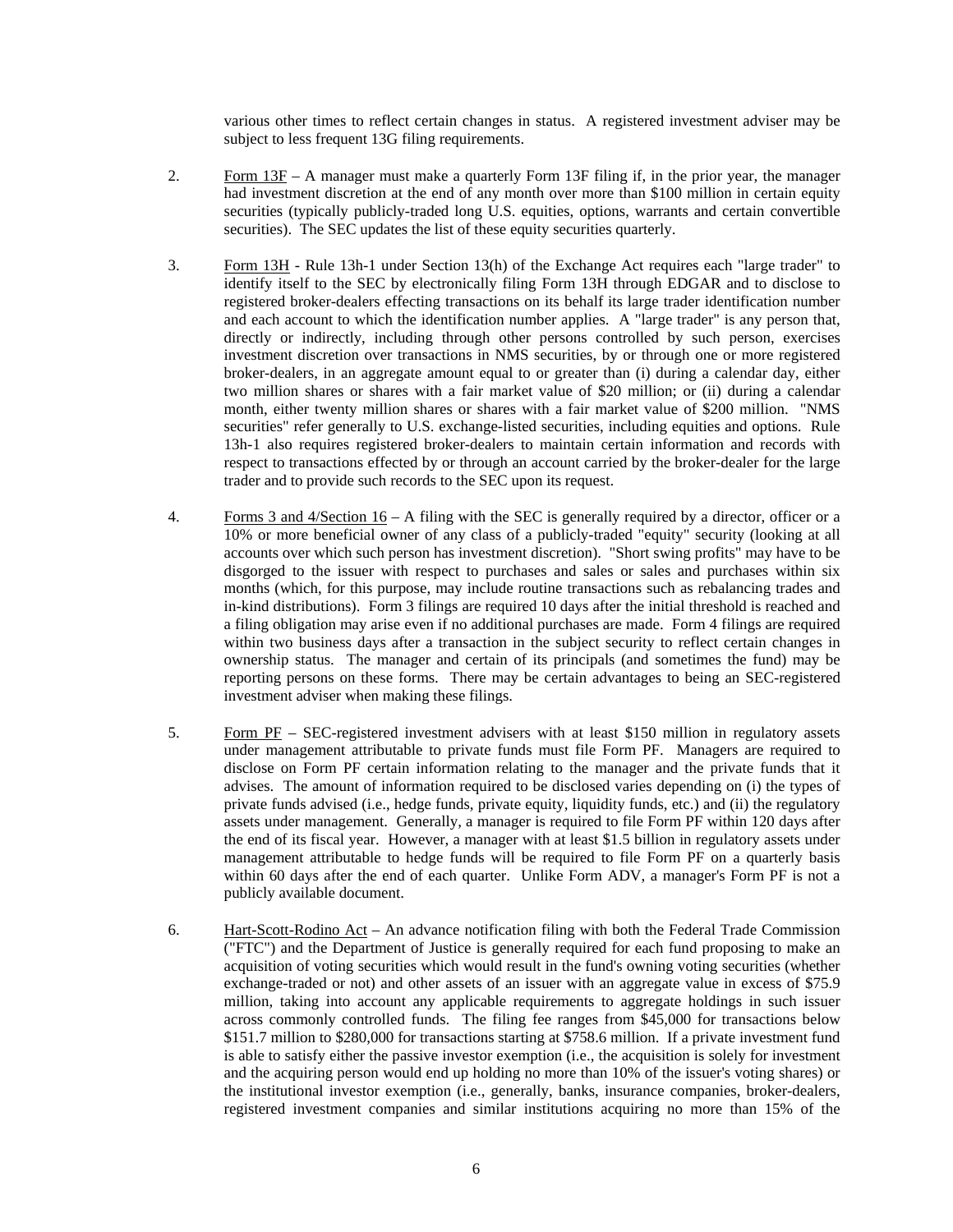issuer's voting securities as long as the acquisition is in the ordinary course of business and is for investment purposes), it will not have to make a filing.

G. Rules Relating to Customer/Client Information - Various rules have been passed by the SEC, FTC and CFTC requiring the adoption and disclosure of policies and procedures to safeguard client information whenever a new client relationship is established and on an annual basis thereafter. A paragraph outlining such procedures is generally included in the fund's subscription agreement or is provided as an exhibit to the subscription agreement and such policy must also be given out on an annual basis. The privacy rules are applicable to registered and unregistered investment advisers, as well as to commodity pool operators. There are additional policies that may need to be implemented if an adviser has the authority to pay withdrawal proceeds to third parties upon instruction from an investor.

Privacy Notice – Pursuant to Regulation S-P, promulgated under section 504 of the Gramm-Leach-Bliley Act, if the manager is a registered investment adviser, the manager is required to provide its clients with an annual privacy notice describing the manager's policies regarding its disclosure of clients' nonpublic personal information. The annual notice must be provided at least once in any period of 12 consecutive months. The privacy notice must disclose the types of information the manager collects and shares with others and the procedures the manager has implemented to safeguard that information. If a manager discloses nonpublic personal information about its clients to third parties (other than to affiliates and certain service providers), the manager must also provide an "opt-out" notice, giving the client the opportunity to request that the manager not disclose the information to such third parties. Even if a manager is not registered as an investment adviser with the SEC, the manager is subject to comparable requirements under similar privacy rules issued by the Federal Trade Commission.

### H. "Blue Sky" Filings and Related Matters

- 1. Federal Form D Filing A filing with the SEC of a Form D must be made within 15 calendar days after the first sale of interests by a U.S. fund. An offshore fund is required to make such a filing within 15 calendar days after its first sale to a U.S. investor. The manager should promptly inform counsel about all sales that have taken place so that counsel can make the appropriate filing within the required time frame. Amendments/updates to such filing may be required if there are material changes to the information included in this filing, e.g., the name or address of the issuer. An annual amendment to such filing is also required to be made if the offering is continuing. Failure to comply with federal securities laws carries with it potential civil and criminal penalties.
- 2. State "Blue Sky" Notice Filings Generally, in addition to the federal Form D filing, a fund will be required to make a "blue sky" filing in a state after the first sale of a fund interest is made to an investor in such state. State blue sky filings are required to be made within 15 calendar days after the first sale in the state and include a Form D, a consent to service of process on Form U-2 and a filing fee. Offshore funds will be required to make state blue sky filings with regard to sales to their U.S. investors. It is recommended that a manager should inform counsel about all sales that have taken place in any state within 3 calendar days of a subscription so that counsel can make the appropriate filings within the required time frame. Amendments/updates to such filings may be required if there are material changes to the information included in these filings, e.g., the name or address of the issuer. Annual renewals of such filings may also be required in certain states if the offering is continuing. Sales information should be provided promptly to counsel as many states impose substantial penalties for late filings. Failure to comply with state securities laws carries with it potential civil and criminal penalties.
- 3. Non-U.S. Filings/Registrations/AIFMD. Non-U.S. jurisdictions may have similar filing or registration requirements about which local counsel in the relevant jurisdictions should be consulted. The EU's Alternative Investment Fund Managers Directive (the "AIFMD"), which went into effect on July 22, 2013, sets forth a new regulatory regime likely to affect most hedge fund managers, wherever based, if they are actively marketing their funds ("alternative investment funds" or "AIFs") to EU investors, since such managers would likely be considered alternative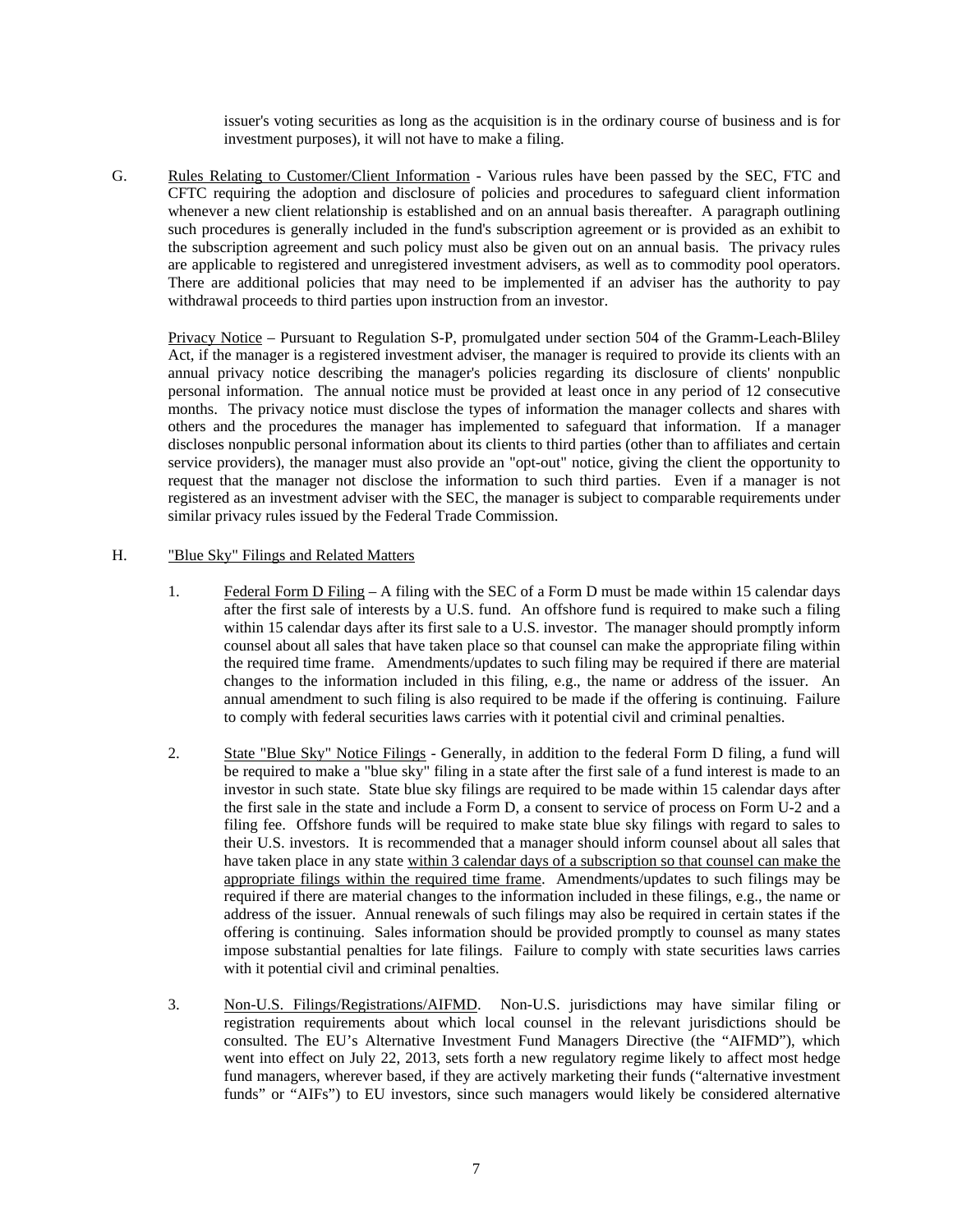investment fund managers ("AIFMs") under the AIFMD. While EU-domiciled AIFMs will be able to market their EU AIFs through a "passport" regime, U.S.-based AIFMs actively offering their funds (*e.g.*, via a Cayman-based fund or an EU-based fund) to EU investors will, for the near future, not have access to a marketing passport, and will be required to comply with the relevant private placement rules within the given EU jurisdictions and certain aspects of the AIFMD, including: (i) extensive disclosure requirements to investors; (ii) additional financial reporting to investors and EU regulators; and (iii) a comprehensive reporting on the manager's operations under Annex IV.

## I. Miscellaneous

- 1. Financial Reporting Typically, year-end audited financials as well as periodic unaudited reports, will be sent to private fund investors. If the manager is an SEC-registered investment adviser, in order to take advantage of certain reporting exceptions under the custody rule set forth in the Investment Advisers Act of 1940, it must distribute financials audited in accordance with GAAP within 120 days after the end of the fund's fiscal year, or within 180 days, if it is a fund-of-funds (or within 260 days, if it is a fund of fund-of-funds). There will be specific issues relevant to the preparation and filing of these reports if the fund is under CFTC jurisdiction or is deviating from GAAP in any way (including with respect to the amortization of organizational expenses or the non-disclosure of portfolio positions).
- 2. Special Term Side Letters Prior to signing a side letter, the manager should make sure that counsel reviews it to ensure that the fund's legal documents allow the manager to agree to such terms and that the terms are not overreaching. In addition, the manager should make sure that the terms of any side letter with a client are not inconsistent with previously executed side letters with other clients (e.g., if the previously executed side letters contain so-called "most favored nation" or "MFN" clauses) and are disclosed as appropriate in the relevant offering memorandum.
- 3. Marketing Materials All marketing items, including performance presentations, web sites and PowerPoint presentations, should first be reviewed by counsel to ensure compliance with all relevant laws, regulations and rulings, as well as consistency with other fund documentation.
- 4. Anti-Money Laundering The manager should adopt appropriate anti-money laundering procedures in accordance with the USA PATRIOT Act and other applicable regulations.
- 5. Reports to the U.S. Department of Treasury on Cross-Border Transactions The manager may be required to file certain forms with the Federal Reserve Bank of New York, on behalf of the Department of Treasury, if it manages a U.S. fund that invests in foreign securities (including interests in an offshore master fund) and/or a U.S. fund with foreign investors (including an offshore feeder fund with interests in the U.S. fund). The most relevant forms and reporting requirements for a manager are as follows: (a) TIC Form SLT, which is a monthly report of U.S. securities held by foreign residents and foreign securities held by U.S. residents, with a \$1 billion threshold, not including reportable securities held by a U.S. resident custodian; (b) TIC Form S, which is a monthly report of purchases and sales of long term securities by foreigners, with a \$50 million threshold; (c) TIC Form SHCA, which is an annual report of fund ownership of foreign securities, with a \$100 million threshold, or a reporting requirement exists if contacted by the Federal Reserve; (d) TIC Form SHC, which is a of report of fund ownership of foreign securities, submitted every five years with a \$100 million reporting threshold, or a reporting requirement exists if contacted by the Federal Reserve; (e) TIC Form SHLA, which is an annual report of all interests in the manager's U.S. funds held by foreign residents, with a \$100 million reporting threshold, or a reporting requirement exists if contacted by the Federal Reserve;(f) TIC Form SHL, which is a report of all interests in the manager's U.S. funds held by foreign residents submitted every five years, with a \$100 million reporting threshold, or a reporting requirement exists if contacted by the Federal Reserve; and (g) TIC Form B, which is a monthly and quarterly report of certain cross-border claims and liabilities. The manager should discuss the calculation of the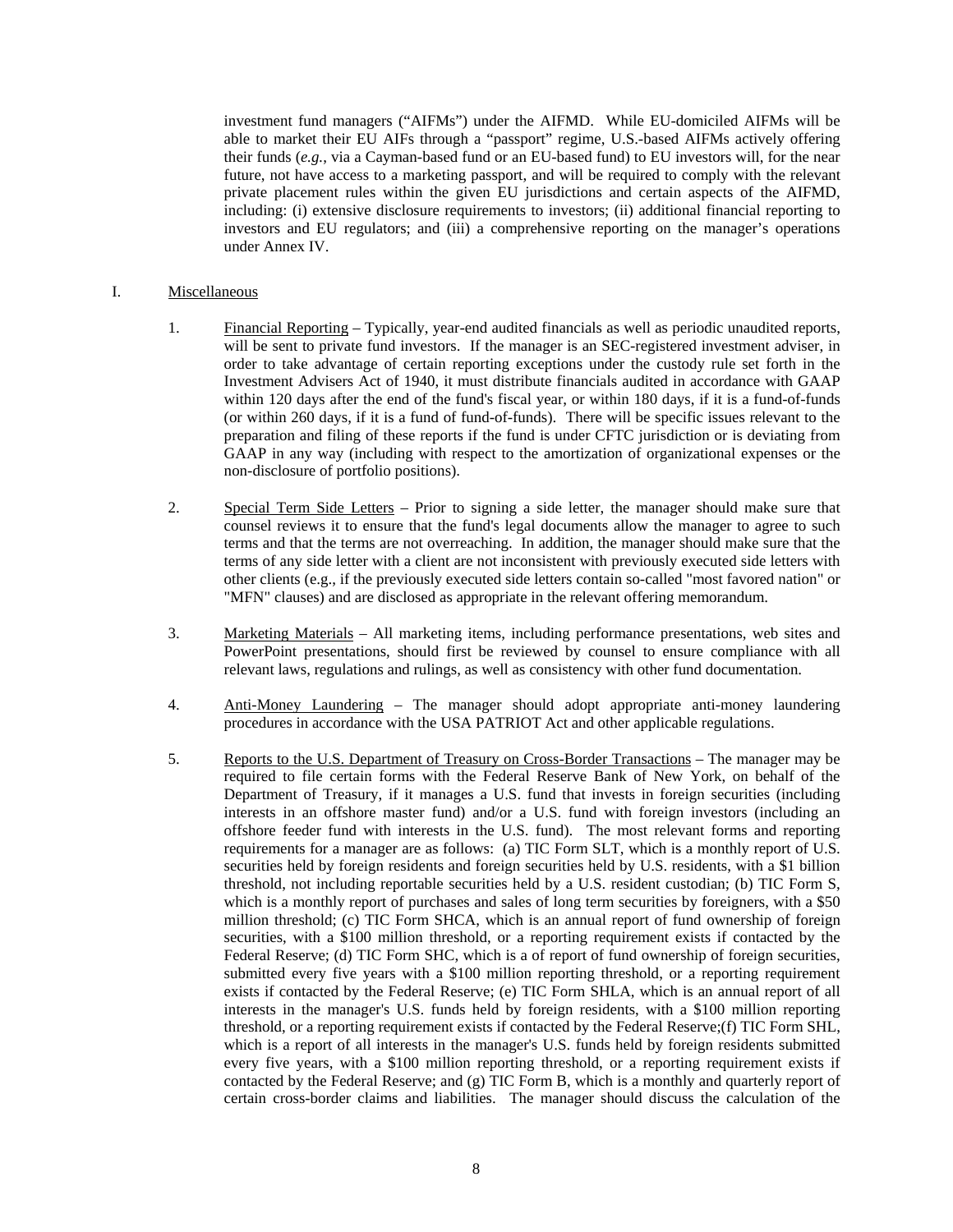threshold level of each form with counsel to determine if a reporting requirement exists. The Bureau of Economic Analysis (the "BEA") also has promulgated forms that may be applicable to certain investment managers. A manager's TIC and BEA forms are not publicly available.

- 6. Investor Eligibility The manager will need to monitor (or ensure that a third party monitors) that investors properly complete subscription documents, including all representations relating to accredited investor status, qualified client status, if applicable (and qualified purchaser status for a 3(c)(7) fund), and representations designed to elicit whether investors are eligible to participate in the fund's purchase of initial public offerings of equity securities ("new issues") in light of limits imposed on certain "restricted persons" under FINRA Rule 5130 or "covered persons" under FINRA Rule 5131. Managers will also need to monitor (or ensure that a third party monitors) the number of investors in the fund to make sure that the fund does not exceed the permitted number of non-accredited investors (see B. above), the number of beneficial owners permitted if it is a 3(c)(1) fund (see A.1. above) or the number of investors permitted before the fund is considered a reporting company (See A.2. above).
- 7. Tax and Audit Concerns Depending on the fund's jurisdiction, the location of its manager, the locations and tax status of its investors, as well as the securities and other instruments in which the fund invests, there may be pertinent tax issues that will need to be addressed, including, without limitation, structuring the management companies and the fund(s), making timely "check-the-box" elections for offshore master funds established as corporations, providing QEF information to certain U.S. taxpayer investors investing in an offshore PFIC, determining the fund's trader/investor status, and considering applicable tax shelter regulations, "effectively connected income" concerns, Accounting Standards Codification Topic 740 ("ASC 740") (formerly known as "FIN 48") compliance, FATCA compliance and other items.
- 8. Updating Fund Documentation The fund's offering documentation should be reviewed on a periodic basis and updated as needed to reflect any material changes or as otherwise may be required by law.
- 9. Political Contributions The manager is prohibited from receiving compensation for providing advisory services to a government entity for two years following any contribution, other than certain de minimis contributions, made on or after March 14, 2011 by the manager or its covered associates to an official of the government entity who is or will be in a position to influence the award of advisory business. Accordingly, to the extent the manager provides or seeks to provide advisory services to government entities, whether directly or through a fund it manages, the manager will need to adopt policies and procedures to ensure that neither the manager nor any of its covered associates makes a contribution that would trigger the two-year time out. In addition, if a person made a contribution to an official of a government entity who is in a position to influence the award of advisory business less than two years prior to such person becoming a covered associate, the investment adviser that hires, transfers or promotes the contributing covered associate is prohibited from receiving compensation for providing advisory services to such government entity from the hiring, transfer or promotion date until the two-year period (or in certain cases, a six-month period) has ended. Therefore, the manager will be required to "look back" in time when employing or promoting a person who would be considered a covered associate to determine whether it will be subject to any restrictions on receipt of advisory compensation as a result of such employment or promotion. The manager may have additional responsibilities under the code of conduct of the government plan it manages or seeks to manage and/or the laws of the state in which such plan is located.
- 10. Third Party Marketers If the manager is using a third party marketer or solicitor to sell interests in a fund, the marketer should be registered as a broker-dealer in good standing and be otherwise licensed in all jurisdictions in which it is operating and in which offers and sales of the fund's interests are being made by such marketers, and such arrangements will have to be disclosed in the fund's Form D and "blue sky" filings. If the manager is an SEC-registered investment adviser, third party solicitation arrangements will need to comply with the requirements of Rule 206(4)-3